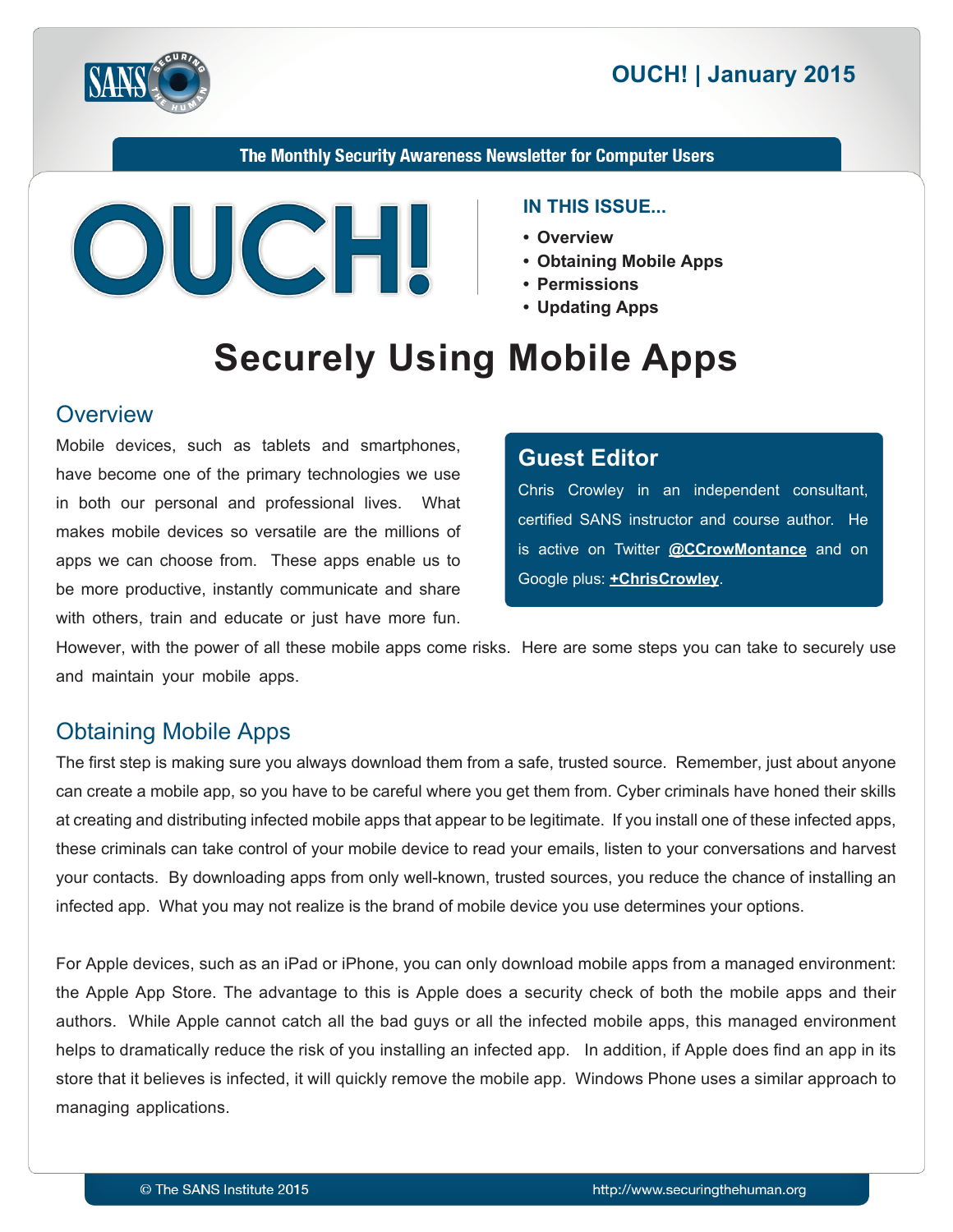# **2015 | OUCH! | January 2015**



## **Securely Using Mobile Apps**

Android mobile devices are different. Android gives you more flexibility by being able to download a mobile app from anywhere on the Internet. However, with this flexibility comes more responsibility. You have to be more careful about what mobile apps you download and install, as not all of them are being reviewed. Google does maintain a managed mobile app store similar to Apple's, called Google Play. The mobile apps you download from Google Play have had some basic checks. As such, we recommend you download your mobile apps for Android devices only from Google Play. Avoid downloading Android mobile apps from other websites, as anyone, including cyber criminals, can easily create and distribute malicious mobile apps and trick you into infecting your mobile device. As an additional protection, consider installing anti-virus on your mobile device.



The key to securely using mobile apps is *to install apps only from trusted sources, make sure your apps are updated and you verified the permissions.* 

To reduce your risk even more, avoid apps that are brand new, that few people have downloaded or that have very few positive comments. The longer an app has been available or the more positive comments it has, the more likely that app can be trusted. In addition, install only the apps you need and use. Ask yourself, "Do I really need this app?" Not only does each app potentially bring new vulnerabilities, but also new privacy issues. If you stop using an app, remove it from your mobile device. (You can always add it back later if you find you need it.)

Finally, you may be tempted to jailbreak or root your mobile device. This is the process of hacking into it and installing unapproved apps or changing existing, built-in functionality. We highly recommend against jailbreaking or rooting, as it not only bypasses or eliminates many of the security controls built into your mobile device, but often also voids warranties and support contracts.

#### **Permissions**

Once you have installed a mobile app from a trusted source, the next step is making sure it is safely configured and protecting your privacy. Installing and/or configuring mobile apps often requires that you grant certain permissions. Always think before authorizing any access, "Does your app really need those permissions to do its stated job?" For example, some apps use geo-location services. If you allow an app to always know your location, you may be